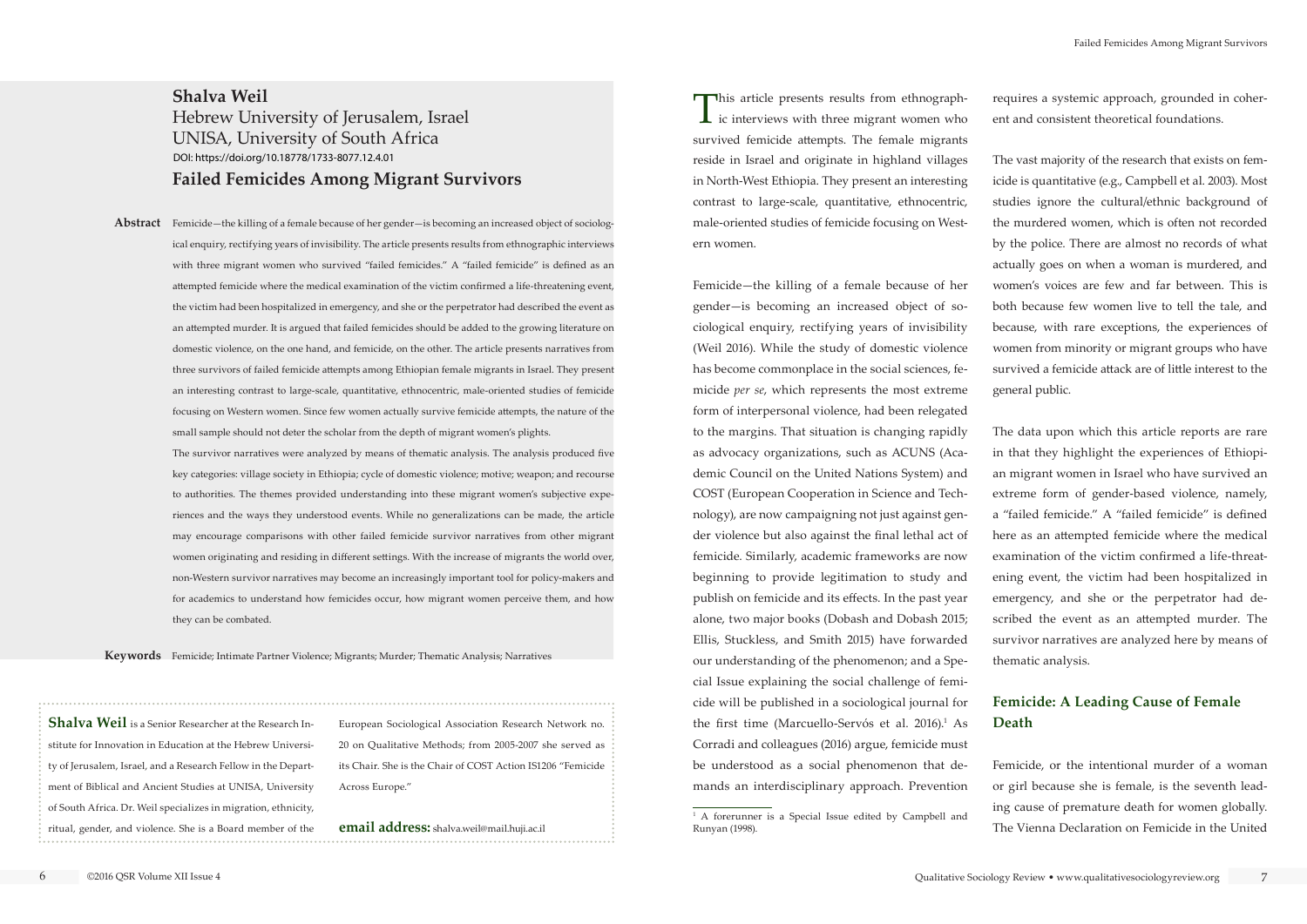Nations Commission on Crime Prevention and Criminal Justice proposed a wide definition of femicide, including torture and the misogynist slaying of women, "honor" killings, targeted killing of women and girls in armed conflict, dowry-related killings, murder of aboriginal and indigenous women, female infanticide, genital mutilation, witchcraft, and other phenomena (Laurent, Platzer, and Idomir 2013:4). Originally, the designation "femicide" was used by Radford and Russell (1992:3) who claimed that this was an act motivated by a patriarchal and misogynist culture. In 2001, Russell redefined the term to refer to the killing of females by males *because* they are female (Russell and Harmes 2001). In recent years, the designation has become accepted, although feminicide, uxoricide, and other terms are still current.

Scientific research shows that motives for homicide and perpetrator's profiling are very different from murder to murder. Femicide is also distinct from other forms of gender violence, which have been widely studied and reported. Rates vary across regions and cross-national variations have been reported widely (Corradi and Stöckl 2014; WHO, UNODC, and UNDP 2014). During the period 1985- 2010, female homicide victimization increased in some countries in Europe (e.g., Switzerland, Slovenia, Portugal), remained relatively stable in others (e.g., France and Italy), while some countries, such as Norway, had extremely low rates of femicide. Accounting for macro-level variations in female homicide victimization requires knowledge of socio-political trends, such as post-communism, as well as an understanding of different criminological theories (Stamatel 2014).

Intimate femicide is one form of homicide perpetrated by a familiar person, usually a family member. It is the final act of intimate partner violence and is often the ultimate result of years of suffered violence. It includes intimate partner femicide and a whole area of study relating to so-called "honor killings," which occur when a woman is killed by a male family member for dishonoring family status (Gill, Strange, and Roberts 2014). 39% of all femicides (and 6% of all homicides) are intimate partner murders; in high-income countries, the percentage rises to 41% of all femicides (Stöckl et al. 2013). The number of failed femicides varies from region to region and period to period, and is generally not included in femicide research.

### **Femicide Survivors**

Studies of survivors of failed femicides are quite scarce. Surprisingly, of the few studies that do exist, most are quantitative. McFarlane and colleagues (1999) studied 141 femicide cases and 65 attempted femicide survivors, in order to examine the phenomenon of stalking prior to an attack. The data were gathered in 10 U.S. cities from 1994-1998. The victims were identified from closed police records and contacted by mail. Once they consented to be interviewed, trained doctoral students ran a questionnaire, including an 18-item stalking survey; the interview took one hour. The results neither contain quotations from the victims, nor do they convey the quality of the lethal experience. Campbell and colleagues (2003) carried out a large survey of proxies of 220 intimate partner femicide victims identified from police or medical examiner records, along with 343 abused control women. The researchers

concluded that pre-incident risk factors included the perpetrator's access to a gun or a previous threat with a weapon, the perpetrator's stepchild residing in the home, and estrangement, especially from a controlling partner.

Qualitative data on femicide survivors are less common. One study interviewed 30 women aged 17-54 who had survived an attempted homicide by an intimate partner with in-depth interviews in 6 cities, as part of an 11-city case-control study, to determine the risk factors of actual and attempted intimate partner femicide (Nicolaides et al. 2003). Victims participated in an audiotaped semi-structured indepth interview which enabled women to describe, in their own words, their relationship with the partner who had attempted to kill them, and their perceptions of the activities and events that had led up to the attempt (Nicolaides et al. 2003:2). In the World Human Organization report on femicide (WHO 2012), the authors were keenly aware of the untenable situation in which survivors find themselves and advocated adopting legal reforms globally to protect them. The report added: "Studies are also needed to investigate cases of near-fatal intimate partner violence, not only to understand the needs of survivors and characteristics of perpetrators but also to shed light on the factors that may prevent femicide" (WHO 2012:6).

If qualitative studies of survivors of failed femicide attempts are rare, they are even less abundant among women from non-Western countries. There is growing information on domestic abuse, which does not necessarily culminate in lethal murder, among non-Western women. An example is a study of displaced survivors of conflict-related gender violence, which focuses upon African women's experiences as forced migrants in New York City, and their attempt to rebuild their lives in a new social setting (Akinsulure-Smith 2014). However, studies of the narratives of female migrants who have actually survived femicide attacks are lacking.

This article, then, despite the small number of interviewees it represents, brings forth the voices of the near-silenced twice over: once because they are women, and twice because they are migrants. It provides a rare glimpse into survivors of failed femicide attempts and highlights their experiences.

# **Ethiopian Migrants in Israel**

Ethiopian diasporas are found in the United States, Canada, Italy, Great Britain, Saudi Arabia, and elsewhere. After the U.S., Israel is the second-largest Ethiopian diaspora with 135,000 Ethiopian immigrants and Israeli-born Ethiopians. In some countries, the Ethiopian migrants are refugees or asylum seekers, who compulsorily fled their country at different points in history due to civil or political unrest. In Israel, the migrants opted to identify as Jews and immigrate to "Jerusalem,"2 where Ethiopian Jews are entitled to economic benefits and housing as Jews, according to Israel's Law of Return.

The Jews of Ethiopia used to be known as "Falashas," although in the last two decades they have eschewed this appellation, with its stigmatic connotation of "stranger," implying low, outsider status. In

<sup>&</sup>lt;sup>2</sup> "Jerusalem" is viewed by the immigrants as the whole of Israel (see: Weil 2012).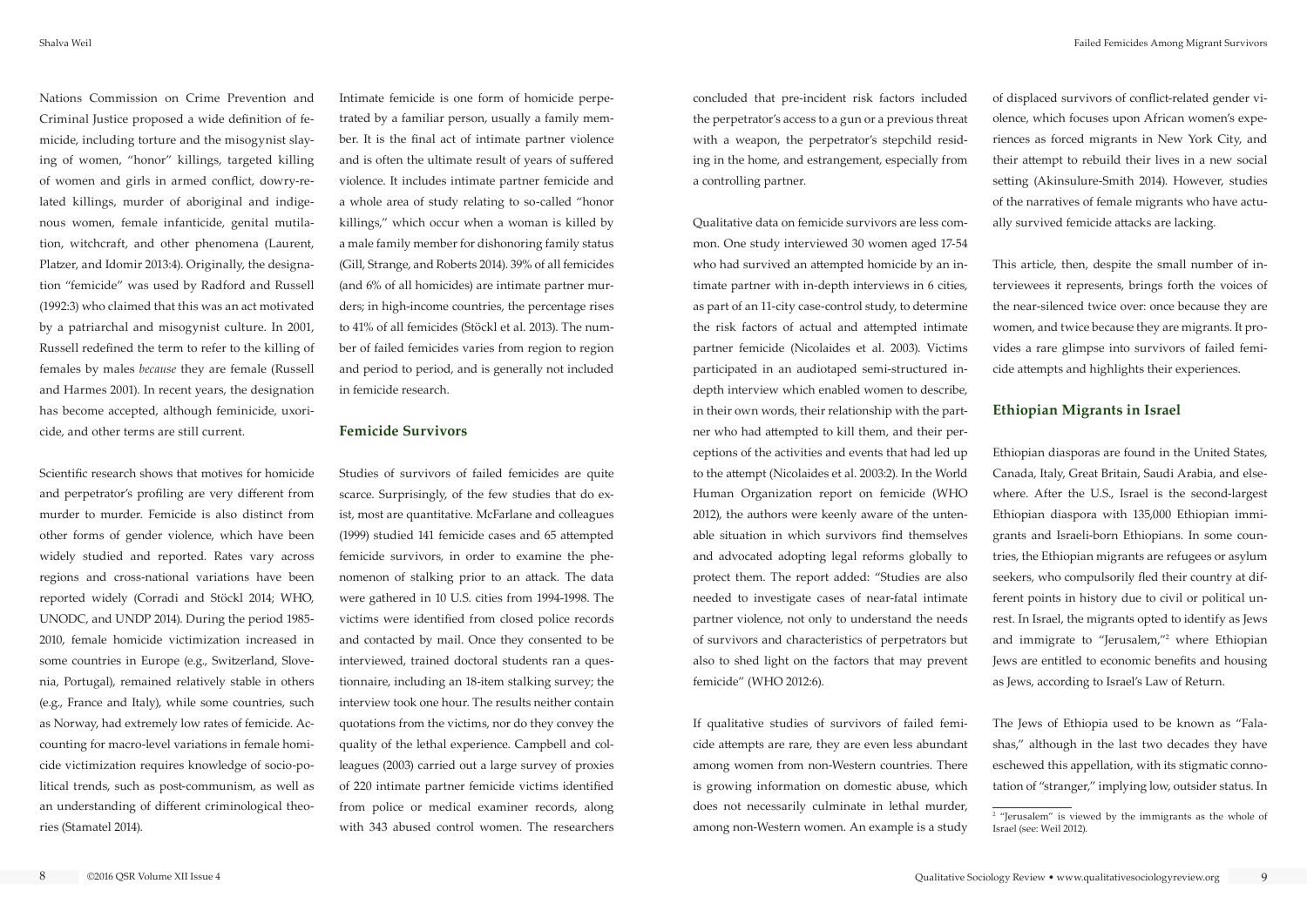Israel, they tend to be called Ethiopian Jews, while in Ethiopia they often referred to themselves—and are designated in the academic literature—as Beta Israel (Weil 2008). They lived in North-West Ethiopia, in hundreds of villages scattered throughout the Simien region, Dembeya, Begemder province, Tigray, Lasta, and Qwara. They spoke two principal languages of the regions in which they resided: Amharic and Tigrinya. The Beta Israel were monotheistic and practiced a Torah-based Judaism, without observing the Oral Law, known to other communities of Jews. Ethiopic Christians influenced their religious practices and many elements were in common to both religions, such as praying to Jerusalem, the liturgical language of Geez, and the longing for Israel and Zion.

The origins of the Ethiopian Jews are shrouded in mystery. According to some Ethiopian traditions, certain inhabitants of the Kingdom of Aksum were Jewish before the advent of Christianity in the 3<sup>rd</sup> to 4th century. A popular legend relates that the Beta Israel were descendants of Israelite henchmen, who had arrived with Menelik, the son of the union of King Solomon and Queen Sheba in the Kingdom of Israel. A theory which has gained exceptional importance in Israel is that the Beta Israel are descendants of the tribe of Dan, one of the Ten Lost Tribes, which was exiled by the Assyrians in the 8<sup>th</sup> century BCE. In 1973, in Israel, the Sefardi Chief Rabbi Ovadiah Yosef, basing himself on a reference by Rabbi David ben Zimra (1479-1573), claimed that the "Falashas," as they were then called, are from the tribe of Dan, thereby paving the way for their mass *aliya* (immigration) to Israel. In 1984-1985, 7,700 Beta Israel were airlifted from the Sudan to Israel

in Operation Moses, but the operation was abruptly ceased. International pressure built up culminating in Operation Solomon, which brought an additional group of 14,310 Jews out from Ethiopia to Israel in 36 hours, during May 24-25, 1991. Since 1991, thousands of Ethiopians belonging to a group called "Feresmura," whose ancestors had converted to Christianity, have also immigrated to Israel (Seeman 2010). Their integration into Israeli society has been marked by social successes, such as Israeli Ethiopian Members of Parliament, singers, actors, doctors, and lawyers, side by side with social failures. In May 2015, Ethiopian Jews in Israel organized violent demonstrations in Jerusalem and Tel Aviv against racial discrimination and police brutality.

#### **Femicide Among Ethiopian Jews**

There are no statistics on femicide among the Beta Israel in Ethiopia; data are scarcely available on this subject in Ethiopia in general. It is known that domestic violence rates in Ethiopia are among the highest in the world. According to a statement put out in 2008 by Ethiopia's Justice Minister, Dimegn Wube, *half of Ethiopian women are victims of domestic violence*. An academic study demonstrated that 8 out of 10 Ethiopian women in their sample had suffered from domestic abuse by their partner; according to the authors, severe domestic violence is an impediment to Ethiopia's growth and development targets (Semahegn, Belachew, and Abdulahi 2013). Many cases of female abuse go unrecorded and research into domestic violence and femicide is in its infancy or non-existent. Legislation against gender abuse is not implemented and the punishment for femicide offenders is unclear or non-existent. In the case of a homicide or femicide, the perpetrator is not put behind bars, but his family is asked to pay compensation to the victim's family (Donovan and Assefa 2003).

In Ethiopia, where the status of women was clearly defined vis-à-vis their husbands, beating one's wife was often considered de rigueur. It was considered the duty of males to discipline rebellious or defiant wives. In a study conducted among Ethiopian migrants in the U.S., participants reported that domestic violence is much more common in Ethiopia, compared to the U.S. However, men's violent behavior is not necessarily viewed as problematic and the abuser, rather than the abused, is generally supported (Sullivan et al. 2005).

In a study of male interviewees in Israel, Ethiopian males blamed their womenfolk for instigating their anger and pushing them to violent acts so that the police could arrest them, and at the same time, they blamed Israeli society, which pitted women against men as part of a democratic system of law (Geiger 2013). In a study conducted in Israel with 23 male and female immigrants, participants noted that traditional institutions, such as conflict-solving mechanisms and codes of honor, disintegrate and contribute to increased abuse (Kacen 2006). Femicide among Ethiopian immigrants has also made headlines in the Israeli media (cf. Shoham 2013), even though a percentage of the murders remain unreported (Weil 2009). In a longitudinal study on femicide in Israel covering the years 1995-2007, Sela-Shayovitz (2010a) noted that the number of femicides among Ethiopian immigrants was 21 times higher than their proportion in the total population.

In a three-year study of femicide among Ethiopian immigrants in Israel carried out between the years January 01, 2005-December 31, 2007, when the Ethiopian population in Israel numbered 120,000, police recorded 11 femicide cases in the Ethiopian community out of a total of 36 recorded cases in Israeli society (Weil 2009). $3$  The number of intimate partner femicides perpetrated in Israel by Ethiopian males amounted to 28.9% of the total number of femicides carried out in the general population (including Jews and Arabs), and was totally disproportionate to their numbers in Israeli society (1.6% of the total population in the same period). There was not a single case of an Ethiopian woman in Israel murdering a man, such that all the cases of homicide were, in fact, femicides (Weil 2009).

# **The Study Method**

The study reported upon in this article concentrates on the narratives of three women from the Ethiopian immigrant community in Israel, who survived femicide attempts during 2005-2008. The narratives were an offshoot of commissioned research on femicide among Ethiopian immigrants in Israel.4 The research received ethical clearance at the Hebrew University of Jerusalem, after it was ascertained that it was in line with the university's ethical conduct code and did not present any conflict of interest.

<sup>3</sup> From 2005-2007, there were two additional cases of female victimization, which had been closed due to lack of witness reports.

<sup>4</sup> Research on femicide among Ethiopian immigrants 2005- 2008 was supported by a grant from the Department of Social Services, the Ministry of Aliyah and Immigrant Absorption, Israel. The narratives collected from survivors reported upon here were beyond the scope of the original commissioned research.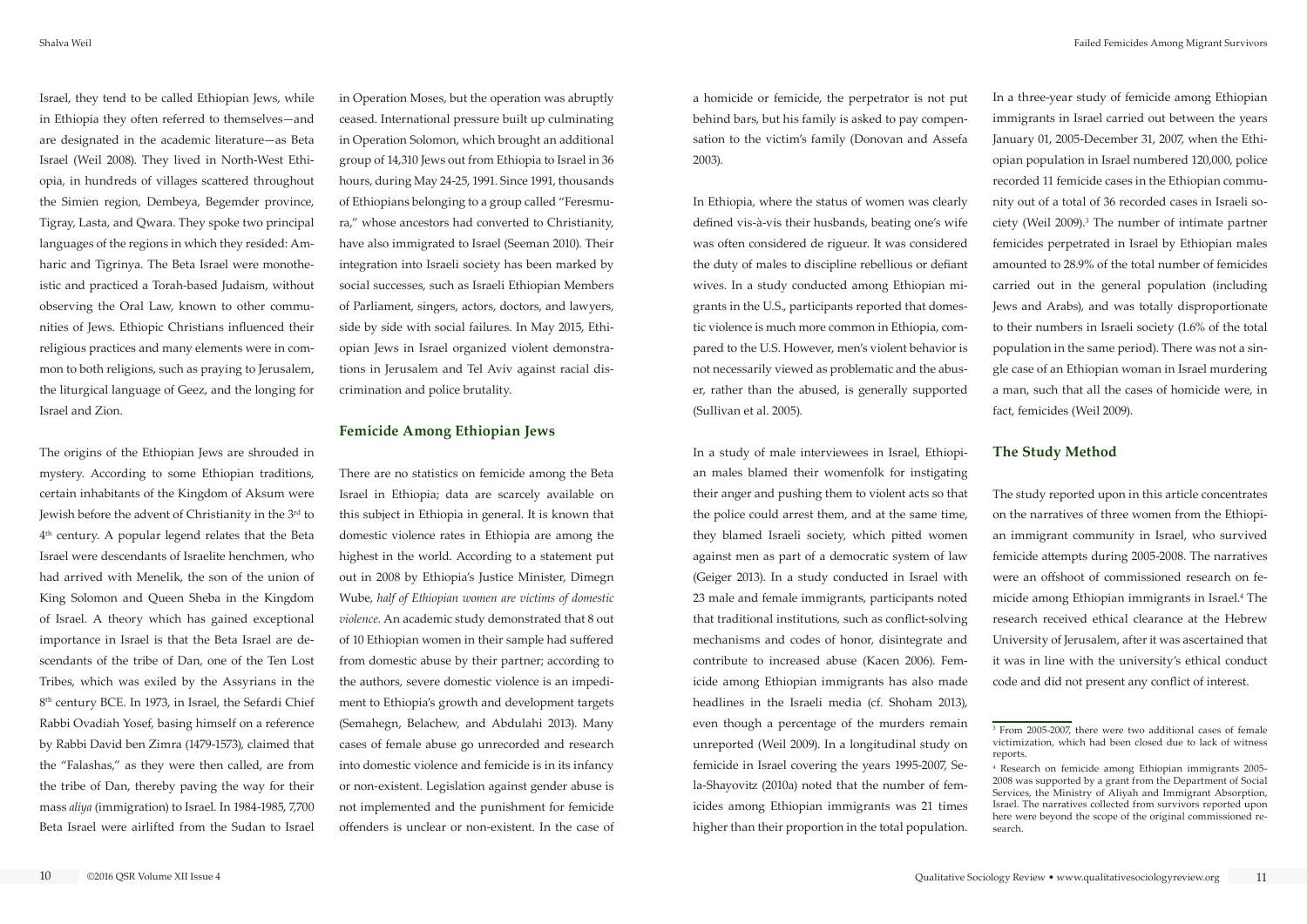After obtaining consent from all the interviewees and elucidating their right to withdraw if they so wished, all the interviews were taped by this researcher in Hebrew interspersed with Amharic words, accompanied by handwritten notes. The taped interviews were later transcribed and translated into English. There was no questionnaire, although there was an interviewer checklist to ensure that major points were not missed. The focus was entirely on the failed femicide. The victims were happy to narrate freely, and readily gave permission to be recorded. The narratives constituted monologues, with mere prompting from the interviewer, excerpts of which are presented here. The survivor narratives were supplemented by interviews with social workers and perusal of case profiles, where available.

The researcher at no time tried to coerce the informant to participate in the research. On the contrary, in one case, the researcher was summoned by the survivor, a family friend, to the casualty wing of a hospital only a day after the attack requesting that her story be recorded. The second survivor was interviewed within weeks of the attempted femicide in an "absorption center," an institution for new immigrants that is designed to provide support and services until they move to permanent dwellings; and the third survivor was interviewed in her home with her complete consent. All three knew this researcher either personally or had heard of her long-time acquaintance with Ethiopians in Ethiopia and in Israel. No participant was exposed to risk or harm of any sort. Each survivor was thankful for the opportunity to tell her story, and there was neither personal nor cultural embarrassment.

The purpose of the interviews was to allow women to describe in their own words their relationship with their husbands who had attempted to murder them; their perceptions of the events that led up to the attempt to kill them; the attempted killing itself; and the motivations for the attacks. In addition, it was important to hear their attitude towards the host society's services. Although the ability of a non-Ethiopian to elicit information from victims on such a sensitive subject has been challenged, as an "anthropologist-at-home" (cf. Jackson 1987) with the Ethiopian Jewish community for over three decades, there was no problem of field access. Each interview lasted several hours, accompanied by the ritualized Ethiopian coffee (*buna*) ceremony. As Palmer (2010) has shown among Ethiopian forced migrants in the United Kingdom, the *buna* ceremony, enacted solely by women, is seen as an integral part of Ethiopians' social and cultural life in exile, and provides the appropriate setting to determine personal well-being, improve mental health, and reduce isolation in a migratory situation. In the narrations, the women re-enacted the attack, sometimes in the present tense, incorporating question-answer sessions with their spouses in a distinctively "Ethiopian-here-and-now" type of argumentation.

Survivor no. 1 was 42 years old and her husband was 58. They had 5 children. She had migrated to Israel in 1990 from a village near Gondar. She was Jewish; her husband was Christian. By Israeli law, her children are Jewish in matrilineal descent. They lived in a central coastal town in Israel. Survivor no. 2 was 35 years old and her husband 48. They had 6 children, all from the husband's previous marriages, except the last. She had migrated from a village to Israel in 2005 as part of the "Feresmura" (see above) migration, but in the interview with me, she admitted that she had been Christian in Ethiopia. Her husband was also Christian, but he has some Jewish "blood." She continued to live in an absorption center after the failed femicide. Survivor no. 3, who came from a village with no Jews in Northern Ethiopia, was designated "Feresmura" by the Israeli authorities, but her husband was registered as "Christian." They came to Israel in 2004. She was 41 years old and her husband was 47, but of the 7 children, only 2 were common. They resided in a town in the center of Israel after moving out of an absorption center the previous year.

## **Thematic Analysis**

The study of narrative provides understanding into human experience and meaning. Bruner (1990) argued that narrative is an essential aspect of human nature through which we "naturally" make sense of our experiences in the world. He presented an antithesis to the positivist-scientific bias, still prevalent in psychology. His subjective approach is applicable, in that the narrator is the one who inserts sequentiality into the narrative and makes sense of the unique sequence in which events are narrated. It is true that the narrative may be used as a tool for social negotiation, for example, to forge empathy with the listener, but it remains a subjective reality for the narrator. In the case of this study, the narrative analysis was entirely inductive, with no attempt to fit into a pre-existing model or theory. Interviewees spoke in near monologues with

prompting from this author, the interviewer; the sequences were set by the narrator and there was little or no attempt to interpret.

The data from the narratives were examined and several distinct repetitive themes emerged spontaneously (cf. Riessman 2008). The technique utilized is similar to Katz (2013) who employed thematic analysis to identify key categories within children's narratives of femicide. The emerging themes provided insight into the female migrants' subjectivities, and although only three survivor narratives were surveyed, the data revealed clear patterns. In the thematic analysis, the chronology was changed, since the narratives were neither narrated in a lineal time frame nor categorized according to themes, but the narrations remained unaltered. It is worth commenting that, despite the fact that the survivors do not know each other, the form of the survivors' rhetoric was common to all the narratives.

Five key categories were identified based on the failed femicide survivor narratives. These were: village social structure in Ethiopia; the cycle of domestic violence; the motive; the weapon; recourse to authorities.

## **Village Social Structure**

Life in the villages in North-West Ethiopia was simple. Division of labor between males and females was clear. Men worked outside; women were to be found in the vicinity of the domestic sphere, or literally at home in huts, except when they would draw water from the nearby river.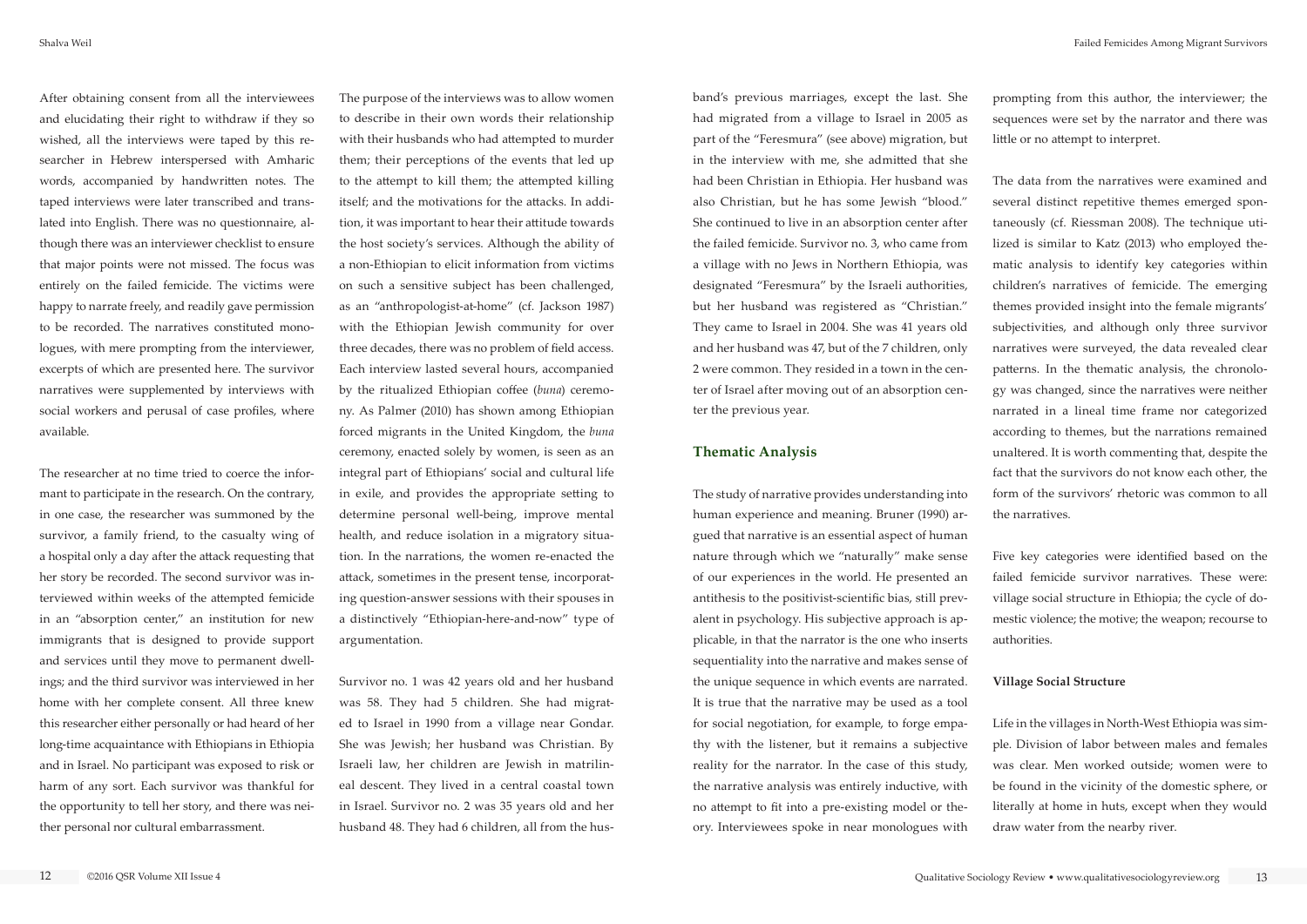#### Survivor no. 1 recalled:

Down the road from our village, a river divides the village from the old cemetery. Here we used to draw water and bring it home. Beta Israel used to immerse themselves in water as they crossed from the pollution of the dead to the people living in the villages. The names of the dead are not recorded; there are just piles of stones near shrubs and trees. A farmer threshes the *tef* [*Eragrostis tef* or William's lovegrass] around our village, and a young boy tends to the herds. The *tef* stacks are piled high. We make *enjera* [bread like pitta] from the *tef*, as you know. It is very healthy.

It is significant that in the narrative, the survivor spontaneously recalls the dead and how they were buried in the cemetery across the river.

In the village, women looked after the children at an early age. A mother would strap the smallest baby on her back while drawing water from the stream or cooking. Women prepared the stew (*wat*), commonly made of lentils, chicken, or meat, stoking the open hearths upon which they cooked the basic bread (*enjera*), which also provided warmth. Young boys would join their fathers in the field, while girls were expected to help their mothers and take care of the younger children until they married, around the age of first menstruation. Utmost importance was attributed to purity, avoiding pollution from women's blood and pollution from the dead (Weil 2004). The Beta Israel in Ethiopia lived in a bilineal kinship unit called *zemed*; marriage was exogamous outside the *zemed*. Masculinity was an ultimate value. While marriage officially was monogamous, Beta Israel men in practice

sometimes entered into polygamous unions with a second wife or had relations with a common-law wife, a concubine, a slave (*barya*), a divorced woman, or a woman on her own (*galamota*), who was seeking "protection," in Ethiopian terms. An older man could marry a younger bride, a teenager and a virgin, thus proving his status and wealth to society at large. None of the survivors in this small sample married out of "love," which is a Western concept in their eyes.

Two survivors talked of their abductions from the village. Survivor no. 3 said:

**Survivor:** My husband arrived in our village and I understood what would be.

**Interviewer:** Did you want to immigrate to Israel? Why did you go with him?

**S:** I didn't want to immigrate with him, but I wanted to come [to Israel]. Both of us come from a village in a rural region of Ethiopia. He is from the same area. **I:** So why did you come to Israel? [I repeat the question]

**S:** *Rasu* [Because of him (the husband) in Amharic]. He made me come with him.

Then she continued with a long description of their journey to Israel.

Survivor no. 1 related about her forced marriage, which crossed religious lines:

Today, I'm approximately forty-two years old. My husband should be around fifty-eight. I was young. I went to school and he saw me. He was a soldier in the army of Mengistu Haile Mariam [who over-

threw the Emperor Haile Selassie in 1974]. I didn't want him, but he took me by force. He went to my parents and said he would kidnap me. It was in the village. He wasn't Jewish. I would go every day for two hours to school. He would come to work in the village. In the end, my parents agreed. He was strong and they were afraid. We got married in the village and he said he would convert with a *kes* [Beta Israel religious priest]. The *kes* said: "If you want, I will bless him." But, my husband didn't agree to convert because he had succeeded in marrying me by force. In Addis Abeba, I became pregnant. We were on our way to Israel.

Survivor no. 2 narrated the following:

**I:** Why did you marry him?

**S:** It's the parents who marry us. That's the mentality. There is no choice. For him, I'm the seventh [wife], he is my second [husband].

**I:** Where are the children from the other marriages? **S:** I divorced. I didn't have any children. I was a *galamota*. He has many children.

It should be pointed out that the social worker who had been assigned to this case had no idea that this was not the first marriage for the husband and had no clue as to the whereabouts of other children from previous liaisons or marriages.

#### *Cycle of Domestic Violence*

For all survivors, the attempted femicide was just a more extreme form of the domestic violence they had been suffering for years. The abuse had been continuous, and they had suffered physical injury

beforehand. In two of the three cases, the social worker had no idea of previous intimate partner violence. Survivor no. 2 reported:

In Ethiopia, he bothered me, as well as in Israel. All the time he would ask: "Where are you going?" He would beat me. It is impossible to count how many times.

It should be pointed out here that the social worker wrote in the case file that this survivor had never complained of physical abuse, only of verbal violence.

All three survivors described the failed femicide as just one in a series of femicide attempts.

Death—I saw death three times [said survivor no. 1]. I fled with the older children because he beat me so hard. I fled to another village [in Ethiopia], to family, but he pleaded that I would return.

Survivor no. 1 described a femicide threat in Israel after immigration:

There were several previous attempts to strangle me. It was Purim [a carnivalesque Jewish festival]. I went out to the lawn below. He asked: "Why are you going outside?" He grabbed my hand and took my telephone away. The same day, he stayed at work all night. I prepared him breakfast. He arrived and said he didn't want to eat. He prepared a suitcase and started saying, "I'll kill you." I trembled. He said: "I'll kill you, I'll kill you."

The response to abuse was inevitably a return to the abuser. In village Ethiopia, the situation of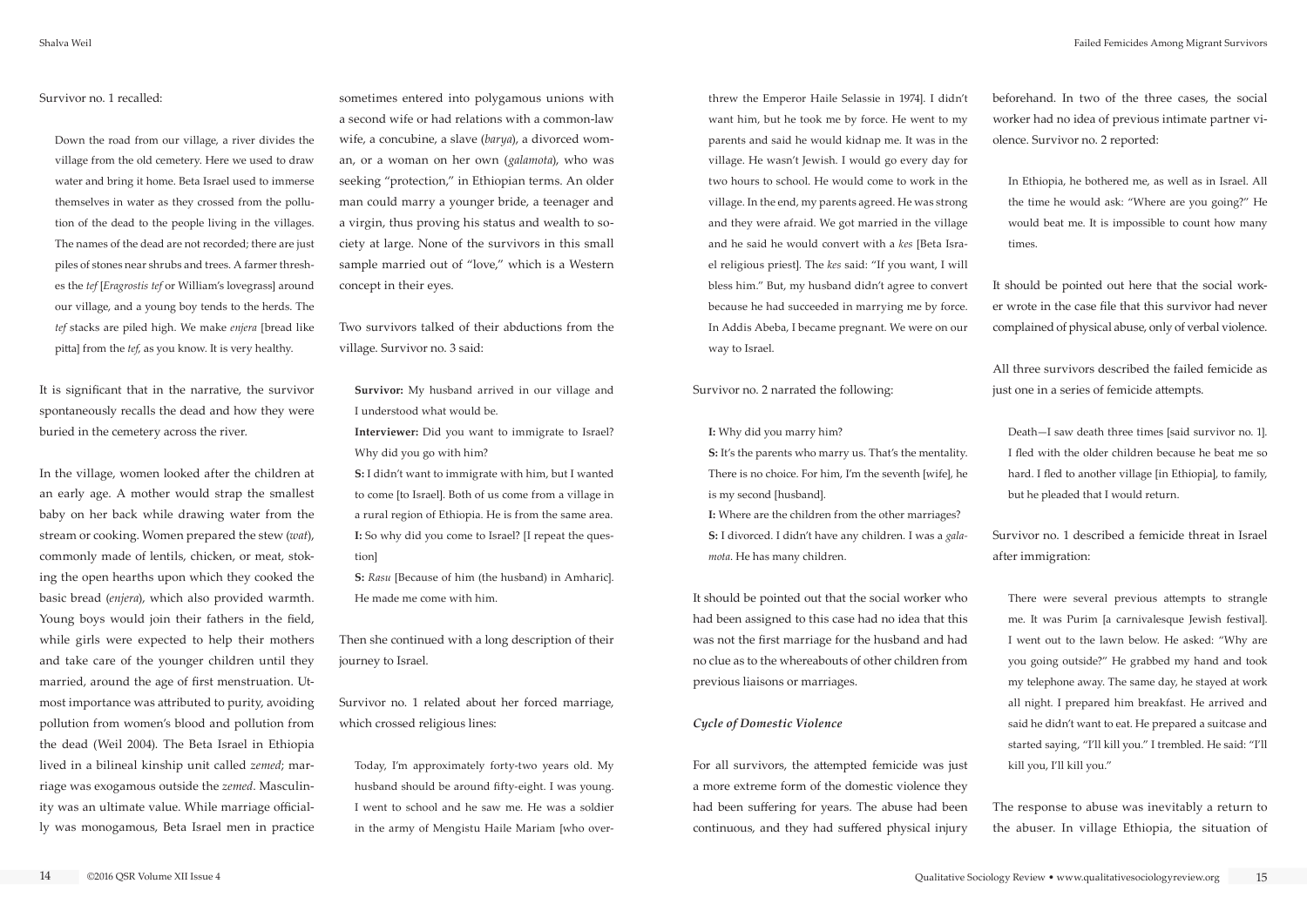a divorced woman was even more difficult than in the West, where social benefits provide economic assistance, and shelters may protect the woman from further violence. The *galamota* was also open to sexual advances and virtually had to accept other men, in order to receive protection (Weil 1991). Survivor no. 3 narrated:

I didn't want to, but I had no choice. I didn't want him to take the children or another father would raise them, so I returned. He has another daughter from a previous marriage in Israel. My father, of blessed memory, pleaded: "Don't go back to him. He will take your life and your soul." But, a *galamota* can't exist alone in Ethiopia.

#### **Motive**

Sela-Shayovitz (2010a) recorded that the dominant motives for femicide among Ethiopian immigrants were economic problems (45.8%) and depression (25%). These may have emerged from the transition from a patriarchal society in Ethiopia to a more egalitarian one, and be caused by psychological and cultural transition stresses (Edelstein 2013). A rare glimpse into the attitude of Ethiopian immigrant males to these issues, including domestic abuse and femicide, can be found in Azezehu-Admasu (2011). Undoubtedly, male motivations have to be taken into consideration. In this paper, however, the focus is upon the female survivors' own narratives and interpretations. In this study, it emerges from the women that a prominent cause of femicide is perceived jealousy or infidelity on behalf of the men. According to the women, the perception that the wife is unfaithful plagues the husband, particularly if she goes out to work.

Survivor no. 1 recounted that her husband had told her: "It is forbidden to go out after the sun sets." The husband felt that he was not in control during the evening hours when it was dark and he suspected his wife's whereabouts.

#### Survivor no. 2 narrated:

One night, he came from work. He said: "You go with boys." He threatened me. He said he'd kill me. After that, he wept. He went to sleep. His friend called and asked why I'm frightened.

Similarly, survivor no. 3, a woman looking after 7 children (of which only 2 were hers biologically), was accused of being unfaithful.

I knew. I ordered a van and moved to another town. He called all the time on the telephone. "Come back." Each day on the phone he would say: "I want to see the children." I didn't have a good feeling. I had a high temperature. I went to the doctor and he said: "You've dehydrated. You don't drink water." I was cold. Slowly, I took pills and I felt better. Then he phoned and said: "I'm coming with a friend," but in the end, he came alone. The two girls were at home. I didn't speak to him. I couldn't sleep all the night. When he got up at five in the morning to go to work, I got up, I heard him and I sat on the bed. He sat down next to me and said: "I'm going." I said: "Then go." He said: "Tell the truth, you go with men."

A similar picture of sexual jealousy has been reported by Adinkrah (2008) for Ghana.

#### **Weapon**

Among Ethiopian migrants in Israel, in 87% of the cases, femicide occurs in the domestic sphere. The lethal act is perpetrated by two major means: gun shooting and knife stabbing. During periods of security-related national stress, like the Second Intifada in Israel, the incidence of intimate femicide rises, according to Sela-Shayovitz (2010b). In the 2005-2007 Ethiopian study, stabbing the victim with a knife was the most prevalent means of femicide, and accounted for 69% of all femicides and failed femicides during the period of study (Weil 2009), even though firearms are readily available in Israel. Gun shots constituted a mere 12% of all cases of Ethiopian migrant femicides. This could be attributed to the relatively high average age of the perpetrator, who usually did not serve in Israel's Defense Forces, and who did not have access or a license to hold firearms.

#### Survivor no. 1 narrated:

He bought a knife. I hadn't seen it. He had hidden it and then he started to stab me in the stomach. I got hold of him from behind and then I saw that inside my stomach I had a knife, and I pulled it out. I fell down. Nothing. I don't see anything.

In line with the subjective experiences of narratives noted above, this survivor is virtually re-enacting the event and the last sentence is recounted in the present tense.

The description of the attempted killing is similar in the narrative of survivor no. 2:

One day, I saw the knife and I asked him about it. He said it was nothing. I saw it under the bed and I took it to the kitchen. He was very angry and he hit me. That night, he hid the knife under the bed. He planned the whole thing. He got up in the middle of the night and grabbed me by the neck. He said: "Get out!" And then he began to stab me.

In her turn, survivor no. 3 described an almost identical scene in which her husband brought out a knife.

He hid it from me. I saw it when he brought the knife home. One day I said to him: "What's that?" He said: "I'll show you, you'll yet see. I'll make you sorry that they spoke about you."

This survivor was only saved from death by her son, present at the attack, who wrestled with his father and prevented the murder. She had a premonition that something lethal would happen:

I felt something, superiority from his part, something abnormal was going to happen. I said to him: "What's the matter with you?" He played, he spoke to the children. He came back from work. I thought that this is strange, that he's sitting and playing with the children. Usually, he doesn't play with them. He went into the bedroom to sleep. And I went to sleep with the two youngest children after I took a shower with the children. He went to sleep before me. And then he got up in the middle of the night. All the children were at home. Two children who were asleep didn't hear. My son saved me. He prevented him [the husband] from stabbing me with the knife.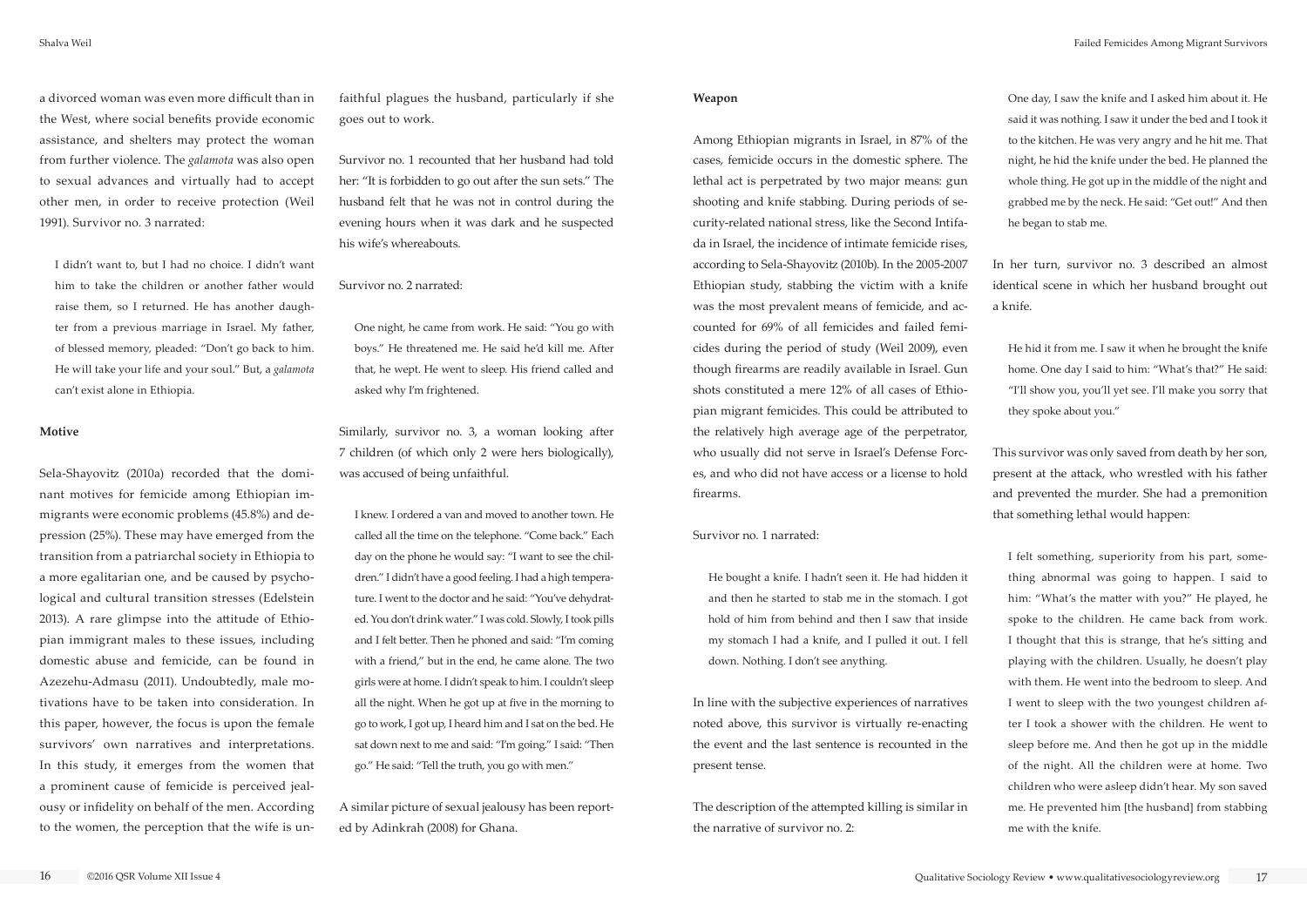#### **Recourse to Authorities**

In Ethiopia, the battered woman would return to her natal family, but in Israel, two of the women had no parents because their kin was not Jewish and therefore remained in Ethiopia: only people of Jewish descent are allowed to receive rights as immigrants according to Israel's Law of Return. In the case of survivor no. 1, her natal extended family lived in another city. It was her who made a complaint with the police after a violent attack on her.

A social worker visited survivor no. 2 at the absorption center several times a week, but the survivor did not confide in her.

#### **I:** Did you ever complain?

**S:** No. I never told the social worker. Nobody knew. My sisters were not with me in the absorption center. **SW:** There were no unusual relations between husband and wife. There may have been some verbal violence.

Indeed, this particular femicide attempt, which took place only a few yards away from the main office of the absorption center and the office of the social worker, had taken the center's employees by total surprise. I was allowed access to the social worker's files. It was recorded that the Ethiopian woman had suffered from occasional verbal violence, but no physical violence. I interviewed the social worker. She said:

**SW:** From the file that I received, the survivor refused to speak with the previous social worker and with anyone at the beginning. I consulted with a local psychiatrist who specializes in the Ethiopian community, and the woman was referred to a post-trauma unit. She came only a few times, providing excuses other times, but basically I think it might have been helpful and had an effect.

**I:** Do you know of any incidents of physical assault prior to the murder attempt?

There is little question that a trigger in bringing on some femicides is recourse to authorities on the part of the woman. Campbell and colleagues (2003) pointed out, with reference to severe domestic violence, that one of the highest risk factors is complaining to the police or other authorities. In the case of survivor no. 1, she had issued a complaint with the police, after her husband had threatened her in a violent incident, and the husband was taken to prison. From that day on, the writing was written on the wall. She narrated:

Until 5 a.m., or 6 a.m. he kept saying: "I'll kill you." I said to my daughter: "Don't go to school." At 6.30 a.m. he went to work. I went to the police. They took him to prison. One day, on a holiday from prison, he tried to kill me.

#### **Conclusions**

This paper has introduced a new phenomenon that is worthy of research—"failed femicides"—which should be added to the growing literature on domestic violence, on the one hand, and femicide, on the other. This article reported upon three survivors of failed femicide attempts among Ethiopian female migrants in Israel. It is unusual in that in the scientific literature, if domestic violence is reported

among migrants, it is usually confined to gender conflict and not extended to failed femicides. Here, the study focused on the survivors of femicide attacks, who have suffered the most extreme form of interpersonal violence. Earlier research among Ethiopians in Israel had revealed that a disproportionate number of femicides were perpetuated in their community compared to their size in the general population. While three case studies do not in any way constitute a representative sample, the narratives elicited provide insight into the plight of migrant women who have survived a lethal attack.

Studies of femicide tend to be quantitative, often under the guise of neutrality or objectivity. Through thematic analysis, there is an attempt to go beyond impartiality to reach an intersubjective understanding of the viewpoint of marginal, migrant women. While most studies of femicide have ignored the ethnic or cultural background of the murdered women, in this study, a window is opened into the worlds of migrant women and their suffering. Since few women actually survive femicide attempts, the nature of the small sample should not deter the scholar from the depth of migrant women's plights.

The thematic analysis of the survivors' narratives produced five key categories: village social structure; the cycle of domestic violence; the motive; the weapon; and recourse to authorities. The survivors narrated similar stories, born, as they were, in small Ethiopian rural villages. The women were forced to marry their husbands or were abducted by them, and suffered severe domestic violence, both in Ethiopia and after their emigration, of which social workers and kin appeared to be unaware. In all cases, the husband suspected that his wife was unfaithful to him. All three women were stabbed with a kitchen knife in a country, Israel, where the use of firearms is rampant. They were all nearly killed in the domestic arena, in the apartment in which their children were present. In two of the three cases, the social workers who constantly visited had no idea of the violence; in one case, the survivor had issued a complaint with the police and knew that "the writing was on the wall."

The narratives represent rare testimonies of what actually happened on the night of the failed femicide. The study of narrative provides understanding into women's subjective experiences, the ways they understand events, and the episodes they are trying to organize in their heads. Interestingly, the distinction made by Squire (2008) between event-centered and experience-centered narratives appears to be less pertinent among Ethiopian migrants than among Westerners: in the narratives recounted in this paper, the event *is* the experience. While no generalizations can be made, the article may encourage comparisons with other failed femicide survivor narratives from other migrant women originating and residing in different settings. Until now, the voices of femicide survivors have not been sufficiently heard and the experiences of migrant women in a lethal male attack are unknown. With the increase of migrants to Europe and other parts of the world in recent times, non-Western survivor narratives may become an increasingly important tool for policy-makers and for academics to understand how femicides occur, how migrant women perceive them, and how they can be combated.